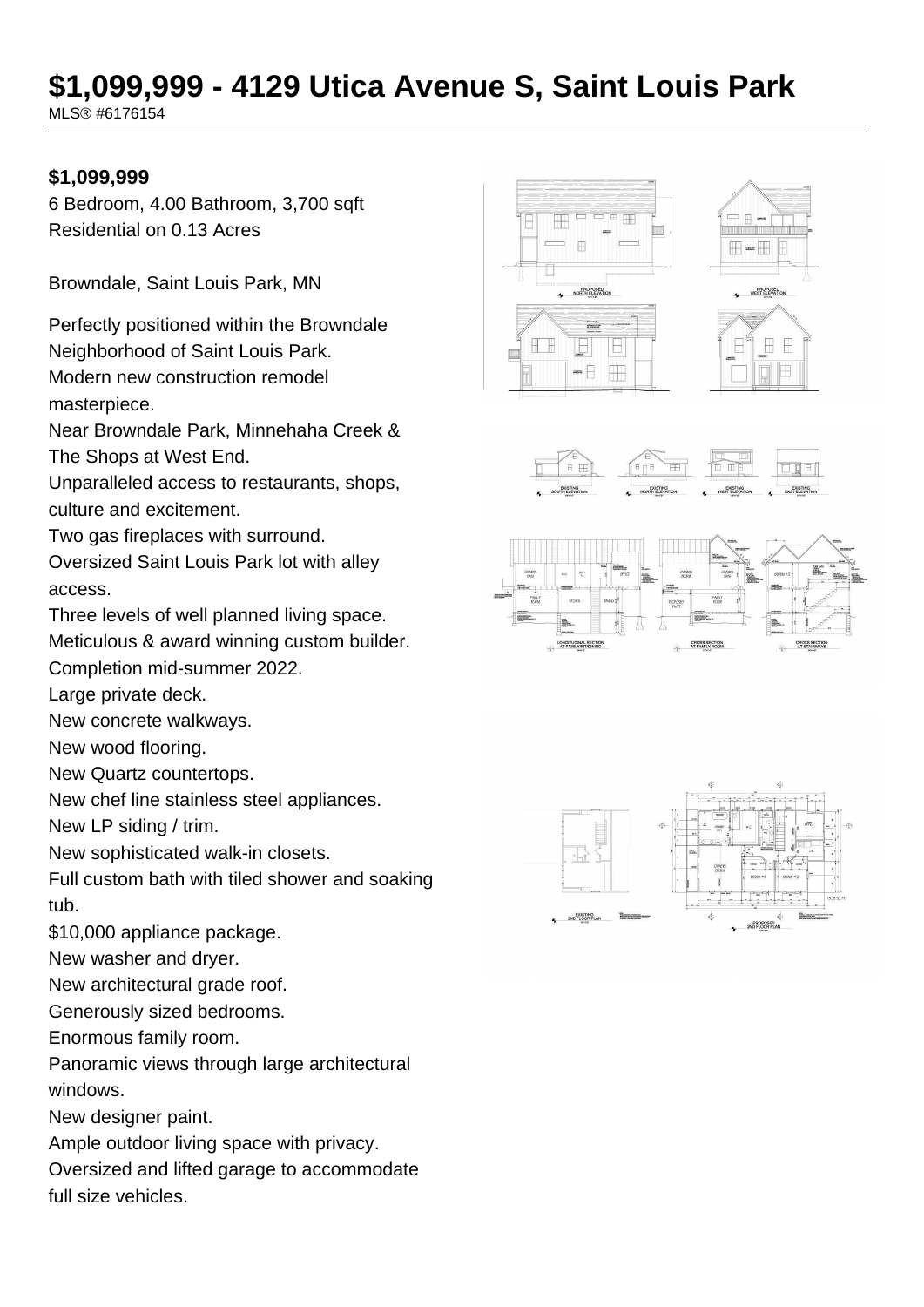Built in 1940

### **Essential Information**

| MLS@#             | 6176154                        |
|-------------------|--------------------------------|
| Price             | \$1,099,999                    |
| Bedrooms          | 6                              |
| Bathrooms         | 4.00                           |
| <b>Full Baths</b> | 2                              |
| <b>Half Baths</b> | 1                              |
| Square Footage    | 3,700                          |
| Acres             | 0.13                           |
| <b>Year Built</b> | 1940                           |
| <b>Type</b>       | Residential                    |
| Sub-Type          | Single Family Residence        |
| <b>Style</b>      | <b>Single Family Residence</b> |
| Status            | Active                         |
|                   |                                |

## **Community Information**

| <b>Address</b> | 4129 Utica Avenue S     |
|----------------|-------------------------|
| Subdivision    | <b>Browndale</b>        |
| City           | <b>Saint Louis Park</b> |
| County         | Hennepin                |
| <b>State</b>   | MN                      |
| Zip Code       | 55416                   |

## **Amenities**

| # of Garages | 2        |
|--------------|----------|
| Garages      | Detached |

### **Interior**

| Appliances      | Range, Microwave, Exhaust Fan, Dishwasher, Refrigerator, Disposal |
|-----------------|-------------------------------------------------------------------|
| Heating         | <b>Forced Air</b>                                                 |
| Cooling         | <b>Central Air</b>                                                |
| Fireplace       | Yes                                                               |
| # of Fireplaces |                                                                   |

## **Exterior**

| Roof         | Asphalt, Age 8 Years or Less |
|--------------|------------------------------|
| Construction | Brick/Stone, Vinyl Siding    |